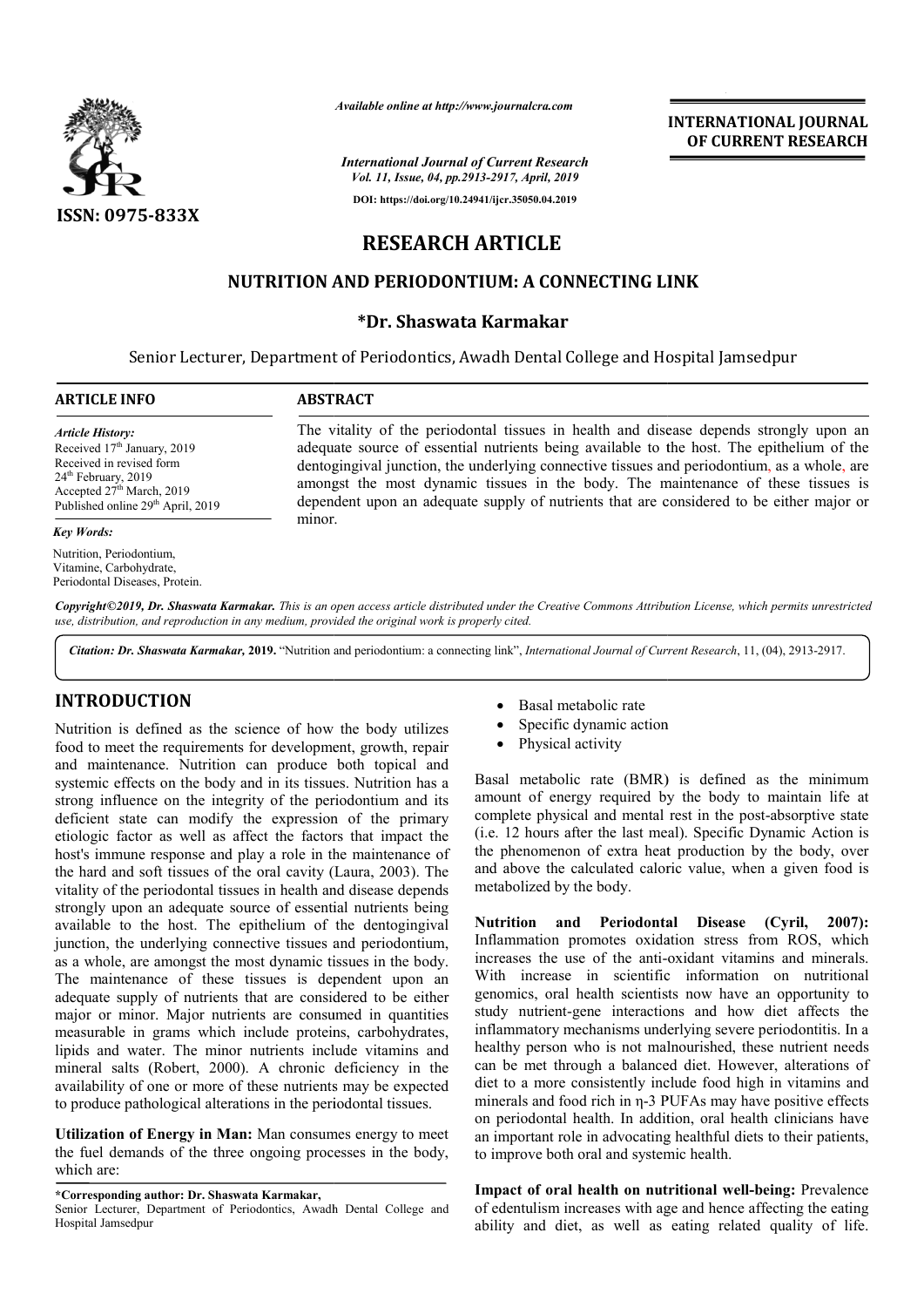Dentures also affect the sensory perception of texture and taste of food. The aging process in a healthy dentate adult is associated with moderate changes in oral physiology. However, major changes in chewing behavior and masticatory efficiency are seen when aging is associated with compromised dentition (Paula, 2007).

### **Carbohydrates**

# **Functions (Satyanarayana's Biochemistry 2nd edition)**

- Carbohydrates make up most of the organic matter on Earth because of their extensive roles in all forms of life. Carbohydrates serve as energy stores, fuels, and metabolic intermediates.
- Ribose and Deoxyribose sugars form part of the structural framework of RNA and DNA.
- Polysaccharides are structural elements in the cell walls of bacteria and plants. In fact, cellulose, the main constituent of plant cell walls, is one of the most abundant organic compounds in the biosphere.
- Carbohydrates are linked to many proteins and lipids, where they play key roles in mediating interactions between cells and other elements in the cellular environment.

#### **Periodontal Implications**

- Carbohydrates are needed for the synthesis of chondroitin, keratin and dermatan sulfates, which are present in the connective tissues. Although studies in various experimental animals indicate that high carbohydrate diets are conducive to the development of severe periodontal lesions.
- Carbohydrate (glucose) and free fatty acids are the preferred metabolic fuels of active cells; when inadequate amounts are available, amino acids are catabolised, leading to protein depletion and impaired wound healing (Robert, 2009).

#### **Proteins**

#### **Functions**

- An internal protein network, the cytoskeleton, maintains cellular shape and physical integrity. Actin and myosin filaments form the contractile machinery of muscle.
- Proteins provide us with amino acids, the building blocks of protein. Protein is the most common substance in the body after water, making up about 50% of the body's dry weight.
- Hemoglobin transports oxygen, while circulating antibodies search out foreign invaders.
- Enzymes catalyze reactions that generate energy, synthesize and degrade biomolecules, replicate and transcribe genes, process mRNAs, etc.

#### **Periodontal Implications (Robert, 2000 and Mosby's, 2008)**

• Collagen is the most abundant of the fibrous proteins that constitute more than 25% of the protein mass in the human body. It is a major organic component of bone, teeth, periodontal ligament and muscle, which provides structure in the body (Robert, 2000).

- Proteins are needed to provide adequate host defenses. They are components of defensive molecules and barriers that help to control the disease process. The periodontal defenses include cell mediated immunity, antibody or humoral immunity, the complement system and innate immunity. The crevicular and junctional epithelia provide an epithelial barrier function. This epithelial surface provides a major defensive barrier to invasion by antigens, noxious products and bacteria and undergoes a rapid turnover. It is therefore dependent on sufficient protein, zinc, folic acid, iron, vitamin A and vitamin C.
- Degenerative lesions produced in the periodontium include osteoporosis of the alveolar and supporting bone and disappearance of fibroblasts and connective tissue fibers of the periodontal membrane.
- Depletion of proteins impairs wound healing by inhibiting angiogenesis; fibroblast proliferation; and the synthesis, accumulation, and remodeling of collagen;

The mechanisms by which protein deficiency enhances periodontal disease are (Paula, 2008):

- Decreased resistance of mucosa to colonization and invasion by pathogens.
- Impaired salivary flow and antibacterial properties.
- Increased prevalence and potency of pathogenic oral microorganism possibly due to altered bacterial profile.
- Cytokines involved in the healing process compromised.
- Reduced acute phase protein response.

**Lipids and its Periodontal Implications (Toshiyuki Saito, 2007 and Walter Loesche, 1982):** A higher BMI was related to a greater prevalence of periodontal disease in apparently healthy adults aged 20–59 years. A multivariate analysis adjusted for age, sex, oral hygiene, and smoking found an 8.6 times higher odds ratio of periodontal disease for subjects with a BMI  $> 30$  compared to subjects with a BMI < 20. Body fat was analyzed using dual-energy X-ray absorptiometry and a 5% increase in body fat corresponded to a 30% increased risk of periodontal disease. Loesche and co-workers found total cholesterol, low density lipoprotein cholesterol and triglycerides to be significantly higher in periodontally diseased patients, compared with controls.

#### **Vitamins**

Vitamins are regarded as organic compounds required in the diet in small amounts to perform specific biological functions for normal maintenance of optimum growth and health of the organism. The physiological functions and their periodontal considerations are shown in Table no. 1

#### **Minerals**

The body utilizes over 80 minerals for maximum function. The major minerals are Sodium, Potassium, Calcium, Magnesium, Phosphorus. Microminerals include Iron, Zinc, Iodine, Selenium, Fluoride, Copper, Cobalt, Chromium, Manganese and Molybdenum2 .The physiological functions and their periodontal considerations are shown in Table no. 2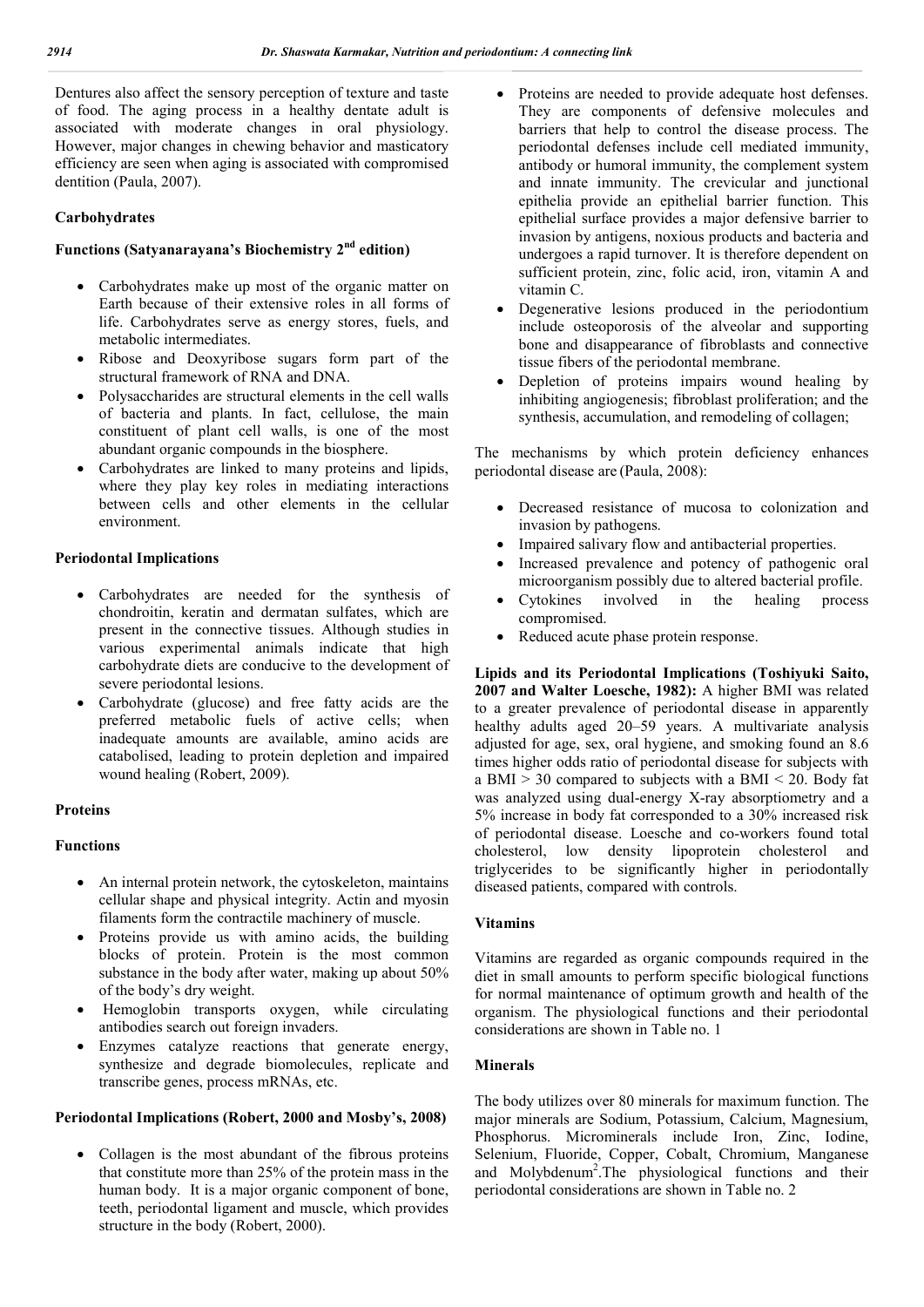#### **Table 1.**

| Vitamin                    |                                                                                                                                  | Periodontal consideration in deficiency                                                                                         |
|----------------------------|----------------------------------------------------------------------------------------------------------------------------------|---------------------------------------------------------------------------------------------------------------------------------|
| Vitamin A                  | Physiological functions<br>1. Essential role in the function of the retina;                                                      | 1. Avitaminosis A has been shown to produce localized gingival                                                                  |
|                            | 2. Growth differentiation and maintenance of epithelial tissues;                                                                 | recession, epithelial hypertrophy and hyperplasia.                                                                              |
|                            | 3. bone growth and embryonic development.                                                                                        | 2. Changes in the alveolar bone                                                                                                 |
|                            |                                                                                                                                  | 3. Replacement of bony trabeculae with fibrous connective                                                                       |
|                            |                                                                                                                                  | tissue,                                                                                                                         |
|                            |                                                                                                                                  | 4. Reduced bone formation and increased thickness of bone                                                                       |
|                            |                                                                                                                                  | 5. Hyperplasia and hyperkeratinization of the gingival                                                                          |
|                            |                                                                                                                                  | epithelium.                                                                                                                     |
|                            |                                                                                                                                  | 6. Proliferation of junctional epithelium.                                                                                      |
|                            |                                                                                                                                  | 7. Retardation of gingival wound healing.                                                                                       |
| Vitamin D                  | 1. Maintain blood calcium levels and the metabolism of osseous tissues.                                                          | 1. reduction of alveolar bone mass and greater areas of<br>unmineralized osteoid.                                               |
|                            | 2. Enhances the absorption of calcium from the intestines                                                                        | 2. In the periodontal ligament, reduction of the number and                                                                     |
|                            |                                                                                                                                  | diameter of the dentoalveolarfibres.                                                                                            |
|                            |                                                                                                                                  | 3. pathological calcification of the periodontal membrane and                                                                   |
|                            |                                                                                                                                  | gingiva.                                                                                                                        |
|                            |                                                                                                                                  | 4. osteosclerosis of the alveolar<br>marked<br>bone,<br>and                                                                     |
|                            |                                                                                                                                  | hypercementosis.                                                                                                                |
|                            |                                                                                                                                  | 5. A normal rate of cementum formation, but defective                                                                           |
|                            |                                                                                                                                  | calcification and some cementum resorption; and distortion                                                                      |
|                            |                                                                                                                                  | of the growth pattern of alveolar bone.                                                                                         |
| Vitamin E                  | 1. Vitamin E is essential for the membrane structure and integrity of the                                                        | Depresses immunological responses to antigens, lymphocytic<br>1.                                                                |
|                            | cell.<br>2. Inhibition of nitric oxide production by vascular endothelium.                                                       | proliferative responses, delayed hypersensitivity and general<br>resistance.                                                    |
|                            | 3. Inhibition of superoxide production by macrophages and neutrophils.                                                           |                                                                                                                                 |
|                            | 4. It protects RBCs from hemolysis by oxidizing agents. (e.g. $H_2O_2$ ).                                                        |                                                                                                                                 |
|                            | 5. Closely associated with reproductive functions and prevents sterility.                                                        |                                                                                                                                 |
|                            | 6. Increases the synthesis of heme.                                                                                              |                                                                                                                                 |
|                            | 7. Prevents the oxidation of Vitamin A and carotenes.                                                                            |                                                                                                                                 |
|                            | 8. Proper storage of creatine in skeletal muscles.                                                                               |                                                                                                                                 |
|                            | 9. Optimum absorption of amino acids from the intestine.                                                                         |                                                                                                                                 |
|                            | 10. Involved in proper synthesis of nucleic acids.<br>11. Protects liver from being damaged by toxic compounds such as           |                                                                                                                                 |
|                            | carbon tetrachloride.                                                                                                            |                                                                                                                                 |
| Vitamin<br>B1              | 1. Role in carbohydrate metabolism as a coenzyme.                                                                                | 1. Hypersensitivity of the oral mucosa;                                                                                         |
| (Thiamine)                 |                                                                                                                                  | 2. Minute vesicles (simulating herpes) on the buccal mucosa,                                                                    |
|                            |                                                                                                                                  | under the tongue, or on the palate; and erosion of the oral                                                                     |
|                            |                                                                                                                                  | mucosa.                                                                                                                         |
| Vitamin B2                 | 1. Vital role in metabolism as coenzymes.                                                                                        | 1. Glossitis, angular cheilitis, seborrhic dermatitis, and a                                                                    |
| (Riboflavin)               | 2. Participate in many redox reactions responsible for energy                                                                    | superficial vascularizing keratitis.                                                                                            |
|                            | production.<br>3. Involved in carbohydrate, lipid, protein and purine metabolism.                                                | 2. Angular cheilitis.                                                                                                           |
| Vitamin<br>B <sub>3</sub>  | 1. NAD and NADP serve a vital role in metabolism as coenzymes for a                                                              | 1. black tongue and gingival inflammation, with destruction of                                                                  |
| (Nicotinic                 | wide variety of proteins that catalyze oxidation-reduction reactions                                                             | the gingiva, periodontal ligament, and alveolar bone.                                                                           |
| acid)                      | essential for tissue respiration.                                                                                                | 2. Necrosis of the gingiva and other oral tissues.                                                                              |
| Vitamin B6                 | 1. Pyridoxal phosphate is a coenzyme for many enzymes involved in                                                                | Angular cheilitis and glossitis with swelling.                                                                                  |
| (pyridoxine)               | amino acid metabolism, especially in transamination and                                                                          | 1. Patchy atrophy of the dorsum of the tongue, with magenta                                                                     |
|                            | decarboxylation.                                                                                                                 | discolouration.                                                                                                                 |
|                            | 2. It is also the cofactor of glycogen phosphorylase, where the                                                                  |                                                                                                                                 |
|                            | phosphate group is catalytically important.                                                                                      |                                                                                                                                 |
|                            | 3. It is important in steroid hormone actions like estrogens, androgens,<br>cortisol, and vitamin D.                             |                                                                                                                                 |
| Vitamin B7                 | Biotin is the coenzyme in a small number of carboxylation reactions<br>1.                                                        | 1. The only oral change associated with biotin deficiency is                                                                    |
| (Biotin)                   | in mammalian metabolism and some decarboxylation and                                                                             | glossitis and atrophy of the lingual papillae.                                                                                  |
|                            | transcarboxylation reactions in bacteria.                                                                                        |                                                                                                                                 |
|                            | 2. It has two noncoenzyme functions: Induction of enzyme synthesis                                                               |                                                                                                                                 |
|                            | and regulation of the cell cycle.                                                                                                |                                                                                                                                 |
| Vitamin B5                 | 1. functions in fatty acid synthesis, as a CoA.                                                                                  | 1. Oral changes caused by pantothenic acid deficiency have                                                                      |
| (Pantothenic               | 2. CoA is the major carrier of acyl groups for a wide variety of acyl                                                            | been identified in animals but not in humans.                                                                                   |
| acid)                      | transfer reactions.                                                                                                              |                                                                                                                                 |
| Folic acid<br>(Vitamin B9) | 1. Metabolic role in catabolism and biosynthetic reactions.<br>2. Tetrahydrofolate (THF), the coenzyme of folic acid is actively | 1. Folic acid deficient animals demonstrate necrosis of the<br>gingiva, periodontal ligament, and alveolar bone without         |
|                            | involved in this one-carbon metabolism.                                                                                          | inflammation. The absence of inflammation is the result of                                                                      |
|                            |                                                                                                                                  | deficiency induced granulocytopenia. In humans with sprue                                                                       |
|                            |                                                                                                                                  | and other folic acid deficiency states, generalized stomatitis                                                                  |
|                            |                                                                                                                                  | occurs, which may be accompanied by ulcerated glossitis and                                                                     |
|                            |                                                                                                                                  | cheilitis.                                                                                                                      |
| Cobalmine                  | 1. Vitamin B <sub>12</sub> has a role in the metabolism of cyanide, forming                                                      | Glossitis is the most frequent oral manifestation.<br>1.                                                                        |
| (Vitamin B12)              | cyanocobalamin.                                                                                                                  | 2. Other oral lesions include stomatitis and mucosal ulcerations.                                                               |
|                            | 2. Provides nutrition for nervous system.                                                                                        | 3. Epithelial cell abnormalities have also been reported, and<br>these tissues may be more susceptible to epithelial dysplasia. |
|                            |                                                                                                                                  |                                                                                                                                 |

………………Continue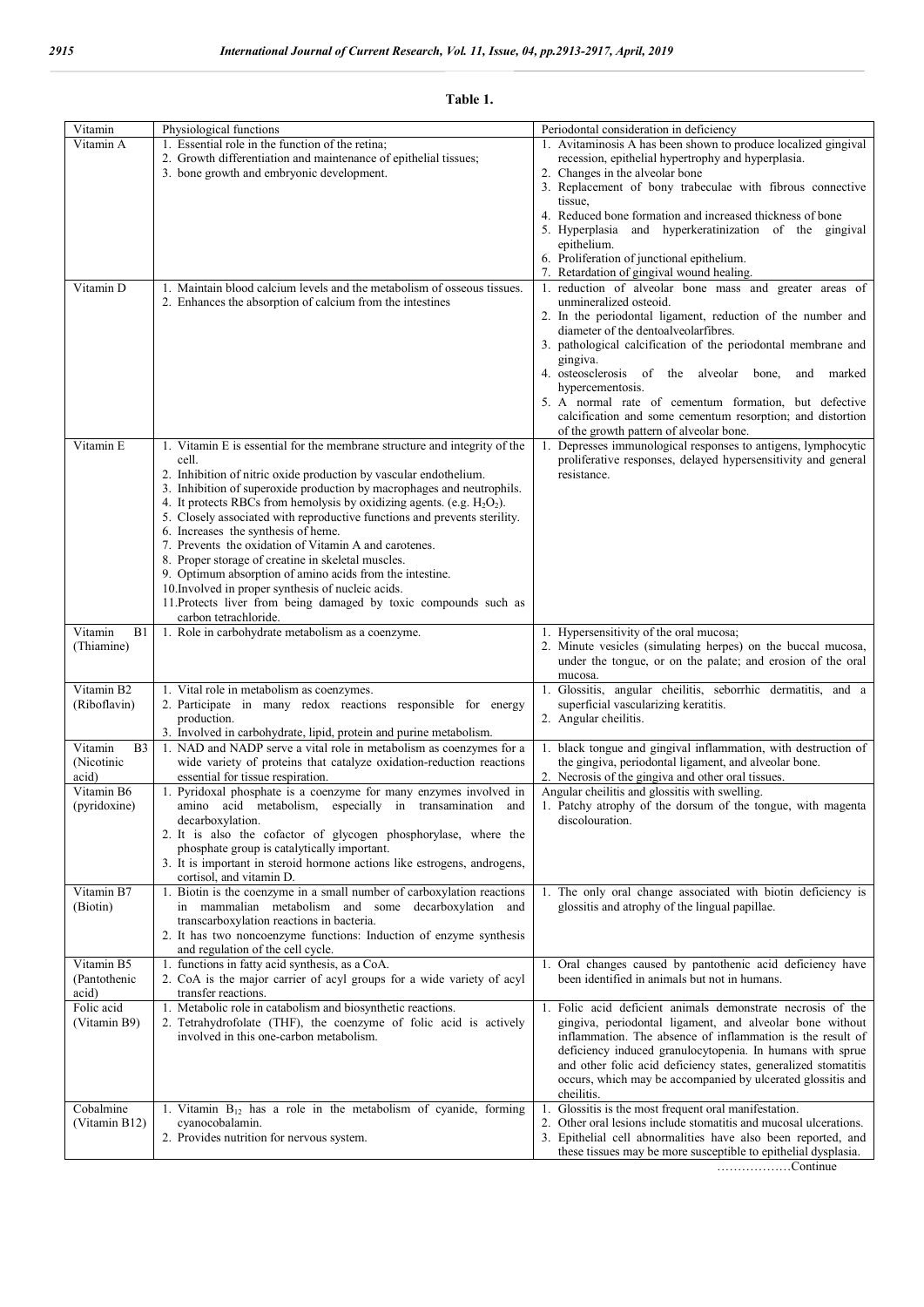| Vitamin C | Major role in collagen synthesis.                                    | Low levels of ascorbic acid influence the metabolism of         |
|-----------|----------------------------------------------------------------------|-----------------------------------------------------------------|
|           | The conversion of folic acid to folinic acid, microsomal metabolism, | collagen within the periodontium, affecting the ability of the  |
|           | and the hydroxylation of dopamine to form norepinephrine.            | tissue to regenerate and repair itself.                         |
|           | By reducing nonheme ferric iron to the ferrous state in the stomach, | Ascorbic acid deficiency interferes with bone formation,        |
|           | ascorbic acid also promotes intestinal absorption of iron.           | leading to loss of periodontal bone.                            |
|           |                                                                      | Ascorbic acid deficiency increases the permeability of the      |
|           |                                                                      | oral mucosa to endotoxins.                                      |
|           |                                                                      | 4. Depletion of vitamin C may interfere with the ecologic       |
|           |                                                                      | equilibrium of bacteria in plaque and thus increase its         |
|           |                                                                      | pathogenicity.                                                  |
|           |                                                                      | 5. Gingivitis with enlarged, hemorrhagic, bluish red gingiva is |
|           |                                                                      | described as one of the classic signs of vitamin C deficiency.  |
|           |                                                                      | 6. Acute vitamin C deficiency results in edema and              |
|           |                                                                      | hemorrhage in the periodontal ligament, osteoporosis of the     |
|           |                                                                      | alveolar bone, and tooth mobility; hemorrhage, edema, and       |
|           |                                                                      | degeneration of collagen fibers occur in the gingiva.           |

| able |
|------|
|------|

| Mineral    | Physiologic function                                                                                                                                                                                                                                                                                                                                                                                                                                                                                                                                                                                                                                                                                                                                                                                                                  | Periodontal consideration in deficiency                                                                                                                                                                                                                                                                                                                                            |
|------------|---------------------------------------------------------------------------------------------------------------------------------------------------------------------------------------------------------------------------------------------------------------------------------------------------------------------------------------------------------------------------------------------------------------------------------------------------------------------------------------------------------------------------------------------------------------------------------------------------------------------------------------------------------------------------------------------------------------------------------------------------------------------------------------------------------------------------------------|------------------------------------------------------------------------------------------------------------------------------------------------------------------------------------------------------------------------------------------------------------------------------------------------------------------------------------------------------------------------------------|
| Calcium    | 1. Development of bones and teeth:<br>2. It is required for the formation and physical strength of skeletal tissues.<br>3. Muscle contraction.<br>4. Calcium also activates ATPase, increases the interaction between actin<br>and myosin.<br>5. Blood coagulation.<br>6. Nerve transmission.<br>7. Membrane integrity and permeability.<br>8. Activation of enzymes: lipase, ATPase, succinate dehydrogenase.<br>9. Intracellular messenger for hormones such as epinephrine.<br>10. $Ca^{2+}$ facilitates the release of certain hormones (insulin, PTH,<br>calcitonin.)<br>11. Regulates microfilament and microtubule mediated process such as<br>endocytosis, exocytosis and cell motility.<br>12. Involved in cell to cell contact and adhesion of cells in a tissue.<br>13. $Ca^{2+}$ acts on myocardium and prolongs systole. | 1. Osteoporosis and osteopenia affect trabecular bone more<br>than cortical bone, support of teeth by the jaw bone is<br>lessened in both of these conditions and, therefore the affect<br>of deep pockets and bacterial infection may be enhanced.<br>2. Hypocalcaemia and hyperphosphataemia>secondary<br>hyperparathyroidism, $\rightarrow$ initiates alveolar bone resorption. |
| Phosphorus | Essential for the development of bones and teeth.<br>1.<br>2. Plays a central role for the formation and utilization of high energy<br>phosphate compounds e.g. ATP, GTP, creatine phosphate.<br>3. Required for the formation of phospholipids, phosphoproteins and<br>nucleic acids (DNA and RNA).<br>4. Essential component of several nucleotide coenzymes e.g. NAD <sup>+</sup> ,<br>NADP <sup>+</sup> , pyridoxal phosphate, ADP, AMP.<br>5. Phosphate buffer system is important for the maintenance of pH in the<br>blood as well as in the cells.<br>6. Phosphate is necessary for the absorption and metabolism of<br>carbohydrates.                                                                                                                                                                                        | osteoporosis of alveolar bone, reduction in amount of<br>1.<br>secondary cementum, reduction in size and number of the<br>periodontal fibres.                                                                                                                                                                                                                                      |
| Magnesium  | Required for the formation of bones and teeth.<br>1.<br>2. Serves as a cofactor for several enzymes requiring ATP e.g.<br>hexokinase, glucokinase, phosphofructokinase, adenylate cyclase.<br>3. Necessary for proper neuromuscular function. Low $Mg^{2+}$ levels lead to<br>neuromuscular irritability.                                                                                                                                                                                                                                                                                                                                                                                                                                                                                                                             | Decreased serum Mg was significantly associated with<br>1.<br>increased probing depth, more attachment loss and a lower<br>number of remaining teeth. Subjects taking Mg drugs<br>showed less attachment loss and more remaining teeth than<br>did their matched counterparts.                                                                                                     |
| Sodium     | 1. Regulates the body's acid-base balance.<br>2. Required for the maintenance of osmotic pressure and fluid balance.<br>3. Necessary for the normal muscle irritability and cell permeability.<br>4. Involved in the intestinal absorption of glucose, galactose and amino<br>acids.<br>5. Necessary for initiating and maintaining heart beat.                                                                                                                                                                                                                                                                                                                                                                                                                                                                                       | The effect of sodium deficiency on the periodontium is not<br>reported.                                                                                                                                                                                                                                                                                                            |
| Potassium  | Potassium is the principal intracellular cation.<br>1.<br>Important in the extracellular fluid for specific functions.<br>2.                                                                                                                                                                                                                                                                                                                                                                                                                                                                                                                                                                                                                                                                                                          | The effects of potassium deficiency or of excess potassium on<br>the oral structures per se have not been reported.                                                                                                                                                                                                                                                                |
| Iron       | 1. Constituent of several proteins/enzymes (hemoproteins) - hemoglobin,<br>myoglobin, cytochromes, xanthine oxidase, catalase, tryptophan<br>pyrrolase and peroxidase.                                                                                                                                                                                                                                                                                                                                                                                                                                                                                                                                                                                                                                                                | 1. Iron deficiency also may increase susceptibility to infection.                                                                                                                                                                                                                                                                                                                  |
| Fluoride   | 1. Fluoride is required for healthy teeth and bones.<br>2. It helps form the tough enamel that protects teeth from decay and<br>cavities, and increases bone strength and stability.                                                                                                                                                                                                                                                                                                                                                                                                                                                                                                                                                                                                                                                  | 1. Irrigation of periodontal pockets with fluoride solution after<br>scaling and root planing is occasionally recommended to<br>inhibit the growth of pathogenic bacteria in the periodontal<br>pocket.<br>2. Due to its toxicity, fluoride solution deposited in the<br>periodontium may lead to tissue damage.                                                                   |
| Zinc       | 1. Bone development and growth<br>2. Cell respiration<br>3. Aiding enzymes in digestion and energy metabolism<br>4. Wound healing<br>5. Immune function<br>6. Regulation of heart rate and blood pressure                                                                                                                                                                                                                                                                                                                                                                                                                                                                                                                                                                                                                             | 1. Stabilization of membranes.<br>2. Antioxidant activity.<br>3. Collagen synthesis.<br>4. Inhibition of plaque growth, and inhibition of mast cell<br>release of histamine.                                                                                                                                                                                                       |
| Water      | 1. Constitutes 70% of the human body weight.<br>2. Water is an ideal biologic solvent.<br>3. Almost all the biologic functions of the cells require water.                                                                                                                                                                                                                                                                                                                                                                                                                                                                                                                                                                                                                                                                            |                                                                                                                                                                                                                                                                                                                                                                                    |